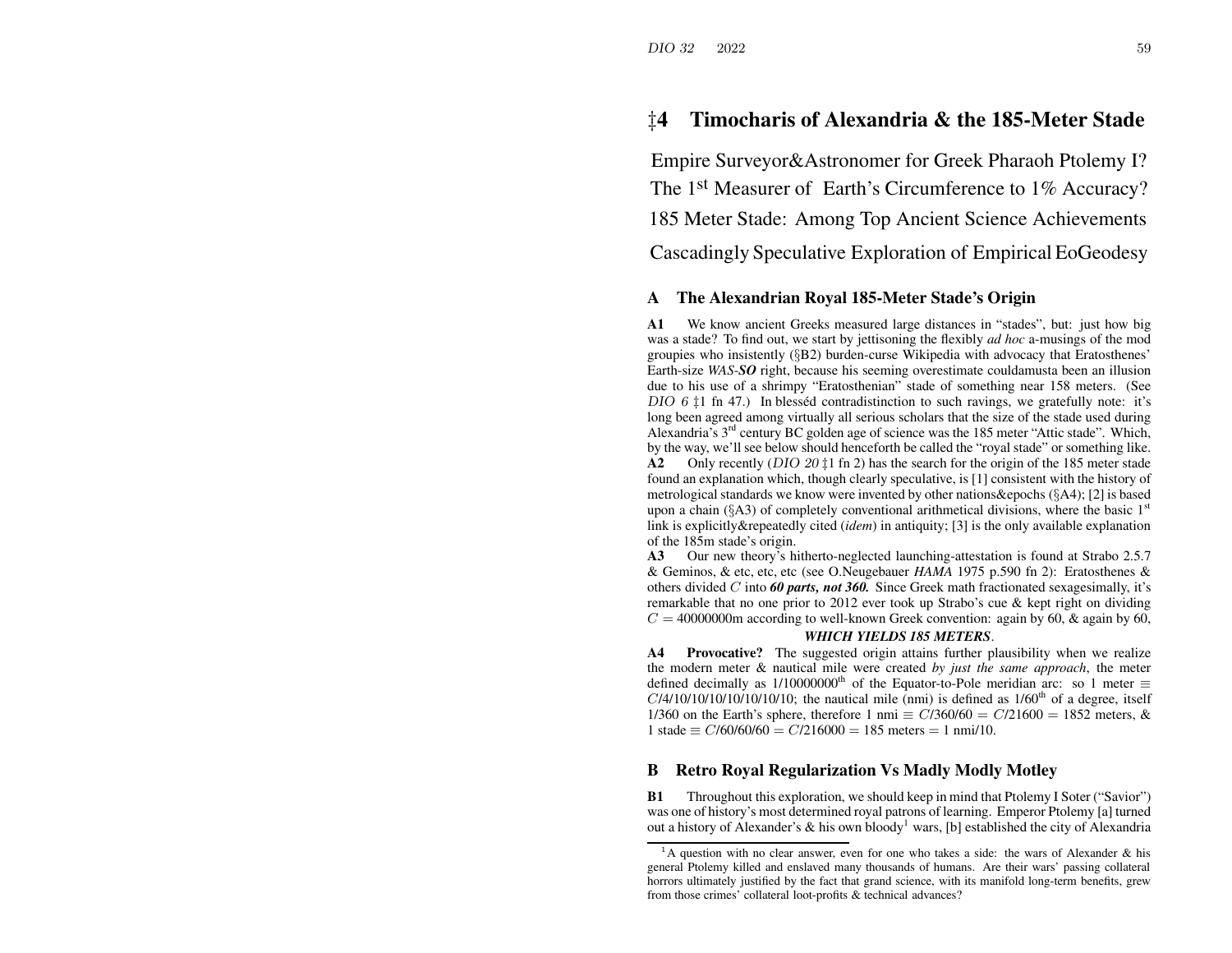on <sup>a</sup> permanen<sup>t</sup> basis, [c] probably conceived the Pharos Lighthouse that was eventually realized by Sostratos, [d] founded the Museum to promote high scholarship, and [e] not only started the Library but is reputed in (presumably-exaggerated) legend to have raided ships arriving in Alexandria harbor, in search of books for the Library, copying anything found, then allowing the ships to leave por<sup>t</sup> with only the copies!

**B2** The theory that such an ambitious ruler could have ordered <sup>a</sup> scientific survey is reasonable; though, if so, it is curious that no direct account of it has survived. But are there nondirect indications of such <sup>a</sup> survey? Aside from his empire's regularization of the 185m stade itself, we have the (formerly DIO-spurned) Kleomedes 1.10 account (& Claudius Ptolemy's *Geographical Directory* 1.3.2-3), with the Sun overhead in Aswan at Summer Solstice Local Apparent Noon (LAN), while the Sun is 1/50<sup>th</sup> of a circle from the zenith at SS-LAN in Alexandria, 5000 stades further north, Eratosthenes reasoned (by proportions on a sphere) C is 50 times larger, or 250000 stades (actually 256000:  $\S B4$ ). Modern Eratosthenesians remain oblivious to airbent-light-affected measurement's 1% agreemen<sup>t</sup> with Eratosthenes' 19%-too-high C (www.dioi.org/g828.pdf, *Griffith Observer* 2018, *thereby utterly eliminating any need* for §A1's stade-scrunching), to *odd-hoc*-rig <sup>a</sup> fit already thus precisely achieved **without cheating**. (Those gel-bent on meshing his C with reality by tampering with the stade's length, are too narrowly-focused even to notice <sup>a</sup> valuably informative adjacent circumstance: 5000 stades is *angularly* right-on [§§C4&C6] for the Alexandria→Aswan latitude interval.)

**B3** §B2 is <sup>a</sup> semi-mythical version of the actual standard method: ground-measuring a North-South arc of the Earth, computing C via multiplying by 360° & dividing by the astronomically-measured difference between the geographical latitudes  $L$  of the arc's 2 ends (applied: §C7). Note that the Kleomedes legend reflects just the way ancient professional-level engineers would do the job: find latitudes within  $1'$  by measuring the altitude of the SS-LAN Sun, which in the region we're considering is *only negligibly affected by atmospheric refraction*, thus it's ideal for finding <sup>a</sup> C with *minuscule systematic error*, unlike the 2 later (§B4) widely-used C values, which became so dominant that  $C \equiv$ 216000 stades (§A4) was overwhelmed& soon so-forgot we have no direct record of it. We've examined elsewhere (*Griffith Observer* 2018 *op cit*) why these 2 values were so attractive. So precise. So simply-found. So erroneous.

**B4**A potential reason for the disappearance of  $C \equiv 216000$  stades — which is correct by-definition (as is 40000000 meters) — is that once Ptolemy I's laborious survey had established its metrology, the most brilliant Hellenistic scientists designed 2 mathematically cleverer& physically efficient C-gauging methods, each ingeniously using Alexandria's Pharos lighthouse, resulting in 3<sup>rd</sup> century BC Sostratus'  $C = 256000$  stades & 1<sup>st</sup> century BC Poseidonios' C= 180000 stades, as derived in *Griffith Observer* (*op cit* 2018) via the 185m stade: *conclusive evidence at last of 185m's Greek adoption*. Both Pharos-based techniques efficiently gauged Earth with little physical labor & *thus could be repeated as often as one liked*, while <sup>a</sup> vast survey had neither advantage. Such factors ensured rapid post-300 BC submersion of the accurate survey-based 216000 stades in favor of finding  $C$ by <sup>a</sup> way which though convenient was infected with large atmospherically-caused errors. *It shouldn't escape notice* that Eratosthenes' attested (§A3) advocacy for dividing C into 60<sup>ths</sup> *connects him* (*idem*) to the 185m stade, indicating that the 185m yardstick was already the official Alexandrian unit of macrogeography by his time. But tying him to the standard 185m stade argues that *there never was* <sup>a</sup> 158m "Eratosthenian" stade in his era. Or ever.

**B5** No doubt there were various local stades used here&there before Ptolemy I regularized the Empire's metrology, and it is unfortunate that this motley collection has modernly caused so much confusion by those who wish achronologically to apply such to Alexandria. By analogy: we all kno w that when navigators and geographers invented the nautical mile (§A4), they made an ordmag 10% alteration but retained the term "mile" because the difference between nmi and statute mile was not huge. Presumably the same idea occurred to Ptolemy I Soter for the stade.

# **C ExpertAstronomicalSur veyors Timocharis'&Philo'sAchievement Vs Eratosthenes&Poseidonios' Tragically Efficient Undoing of It**

**C1**We don't know just when high surveying accuracy was achieved, but Giza proves indeed it was very early, since the Great Pyramid's sides are mostly within c.1' of perpendicularity, the whole structure celestially oriented N-S-E-W within  $3'$ , nearly  $5000^{\circ}$  ago! (See www.dioi.org/g835.pdf, *Griffith Observer op cit* 2018; DIO 13.1 pp.2-3 & ‡2.)

**C2** Who supervised Ptolemy Soter's 300 BC survey of his empire? The only name we have from that epoch who did astronomy and applied it to finding geographical latitude wasTimocharis, whose observations of stars, Moon, & Venus are found at *Almajest* 7.2-3&10.4 (earning him a portrait-niche on the wall of Tycho's observatory 1900<sup>y</sup> later). Also Philo, who observed solar altitudes at Meroë at this time (Strabo 2.1.20).

**C3** Three ancient Alexandrian astronomers left us star-declination data: *Almajest* 7.4. It was not realized until 1982 that their data show all 3 knew their geographical latitude  $L$ to ordmag 1' (*Isis* 73:259-265 fn 17). And in 1994 it was found (*DIO 4.1* ‡3 §F6) that, of the three men, Timocharis alone knew *exactly* the L of his home-base, Alexandria:  $31°12'$ (DIO 22 ‡3 Table 2), suggesting he was a master of the type of ringed metal instruments appropriate for <sup>a</sup> survey.

**C4** It is reasonable to assume that accurate observations by Timocharis at Alexandriaand Philo at Meroe¨ were the basis for Strabo 2.5.7 correctly saying that the latitudinal distance between the two sites was 10000 stades, remarkably correct for <sup>a</sup> round figure, since for 700 stades/degree the corresponding latitude difference is  $14^{\circ}17'$ , vs actually  $31^{\circ}12' - 16^{\circ}57' = 14^{\circ}15'$ . This impressive accuracy lay unnoted until 2009: DIO 14 ‡3. (Centuries of *distance*-fantasizing re the nonexistent 158m "Eratosthenian stade" diverted from the interval's neat *angular* latitude-match.)

**C5** Did Ptolemy I order his ne w empire surveyed? Martianus Capella *De Nuptiis* 598 (c.420 AD) wrote of "King Ptolemy's surveyors". Their geographical arc (§B3) could've *extended essentially unimpeded* from Alexandria south along its meridian, 29◦.9 E, until it finally encountered a Nile tributary at a latitude virtually equal to Meroë's (but very slightly further south of that city). The arc could have been measured for distance by <sup>a</sup> large-radius camel-drawn odometer-wheel & for latitude-degrees via celestial sightings using the sort of metal meridian transit-circle described at *Almajest* 1.12 (illustrated: Toomer *Almagest* 1984 p.61 Fig.C).

C6 Greek scientists knew to c.1<sup>'</sup> the latitudes of Alexandria, Aswan, & Meroë & that they were spaced at 5000 stade invervals (§C4) which at 700 stades/degree (§C4) is 7°1/7 or 7°09'. The actual latitudinal gaps are close, resp, 7°07' and 7°08' or 789 km and 790 km. (We here account for Earth-nonsphericity. Though Earth-circumference  $C \equiv 40000$  kilometers by definition [§A4], the ellipsoidal Earth's N-S curvature in the Alexandria-Meroë region fits a circle of radius 39900 km. Note: since Aswan&Meroë are east of 29◦.9 E longitude, odometer-measuring latitudinal differences on the Alexandrian 29◦.9E meridian would've obviously required using points [on the 29◦.9 E meridian] west of Aswan&Meroë, confirmed by transit observations to be at exactly those cities' latitudes.)

**C7Such hard-wrought data easily finds** C (§B3) via  $C = 360°/(14°1/4) \cdot 1579$  km = 39900 km. (Of course, ancients wouldn't have used meters or kilometers!) The surveyors' triple-division by 60 (§A3) then created <sup>a</sup> brand-ne w Royal Stade of 185 meters.

*NB*: If the measure of C were off by even  $1\%$ , the new stade would differ by c.2 meters.

**C88** Historians-of-science are D&D ( $\ddagger$ 11 §D2; www.dioi.org/jL09.pdf §A) to demonstrable (§C3) high ancient accuracy; ye<sup>t</sup> they have nothing at all to pu<sup>t</sup> in competition with DIO's theory of the 185m stade's origin. Thus, that theory stands unchallenged in implying a 300 BC Earth-size measurement that was correct to 1%, Ptolemaic passing establishment of which should be remembered as one of ancient science's pinnacle achievements.

**C9** But *progress is not necessarily forever* — as we have seen all too convincingly here (§B4) from the fate Eratosthenes&Poseidonios' dilettantism visited upon genuine scientists